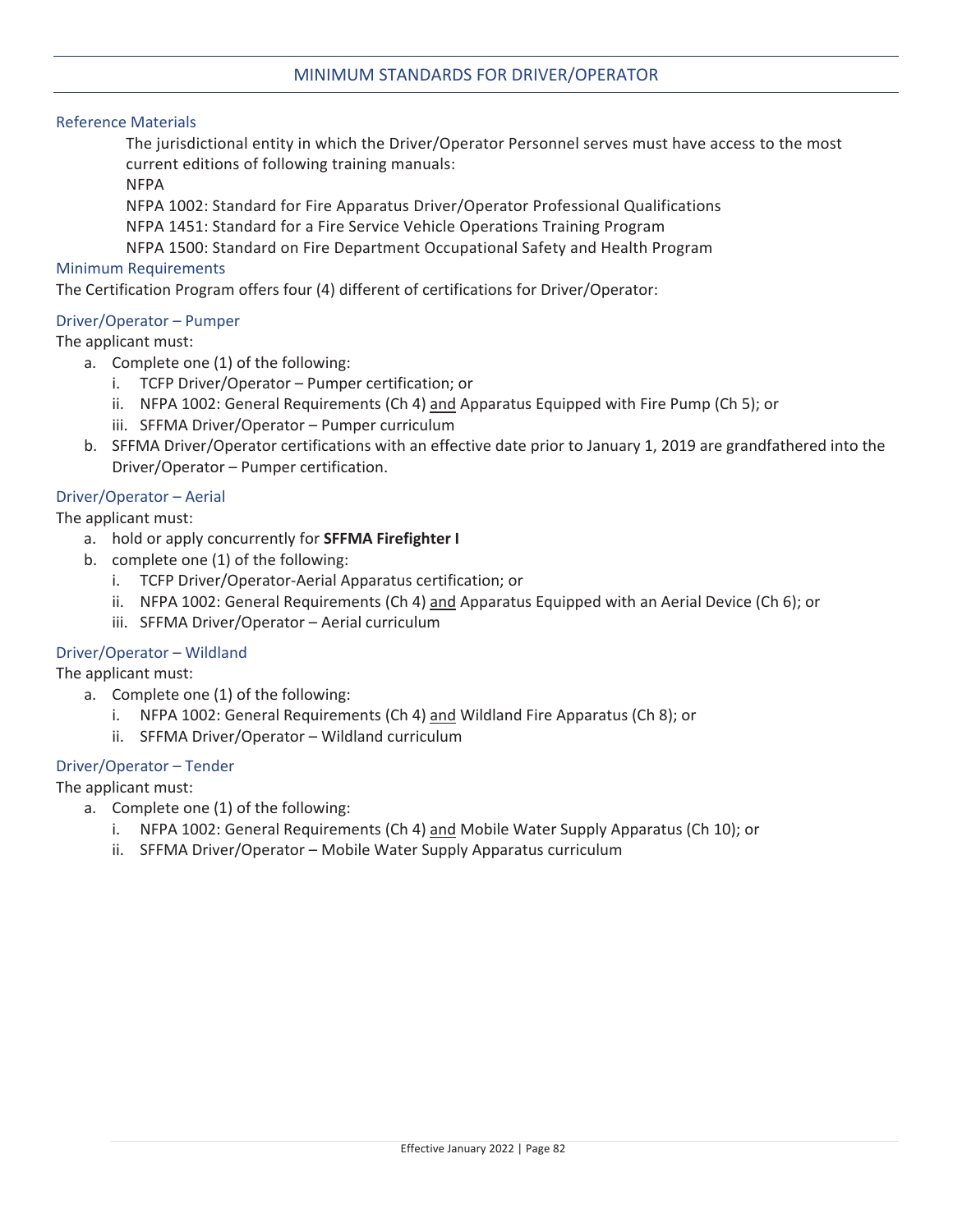# Curriculum for Driver/Operator - Pumper

| DO-P.01 | NFPA 1002-4.2.1<br>A. Battery(ies)<br>B. Braking system<br>C. Coolant system<br>D. Electrical system<br>E. Fuel<br>F. Hydraulic fluids                                                                                                                                                                                                                                                                                                                                                                                            | Trainee shall perform visual and operational checks on the systems and components specified in the<br>following list, given a fire department pumper vehicle, its manufacturer's specifications, and policies and<br>procedures of the jurisdiction, so that the operational status of the vehicle is verified:<br>G. Oil<br>H. Tires<br>Steering system<br>$\mathbf{L}$<br><b>Belts</b><br>J.<br>K. Tools, appliances, and equipment<br><b>Built-in safety features</b><br>L. |
|---------|-----------------------------------------------------------------------------------------------------------------------------------------------------------------------------------------------------------------------------------------------------------------------------------------------------------------------------------------------------------------------------------------------------------------------------------------------------------------------------------------------------------------------------------|--------------------------------------------------------------------------------------------------------------------------------------------------------------------------------------------------------------------------------------------------------------------------------------------------------------------------------------------------------------------------------------------------------------------------------------------------------------------------------|
| DO-P.02 | Trainee shall document the visual and operational checks, given a fire department pumper vehicle, its<br>maintenance and inspection forms, so that all items are checked for operation and deficiencies are<br>reported.<br>NFPA 1002-4.2.2                                                                                                                                                                                                                                                                                       |                                                                                                                                                                                                                                                                                                                                                                                                                                                                                |
| DO-P.03 | Trainee shall operate a fire apparatus, given a fire department pumper vehicle and a predetermined route<br>on a public way that incorporates the maneuvers and features that the driver/operator is expected to<br>encounter during normal operations, so that the vehicle is operated in compliance with all applicable state<br>and local laws and departmental rules and regulations.<br>NFPA 1002-4.3.1                                                                                                                      |                                                                                                                                                                                                                                                                                                                                                                                                                                                                                |
| DO-P.04 | Trainee shall back a fire department pumper vehicle from a roadway into restricted spaces on both the<br>right and left sides of the vehicle, given a fire apparatus; a spotter where the spotter assists the driver in<br>performing the maneuver; and restricted spaces 12' (3.7m) in width, requiring 90-degree right-hand and<br>left-hand turns from the roadway, so that the vehicle is parked within the restricted areas without having<br>to stop and pull forward and without striking obstructions.<br>NFPA 1002-4.3.2 |                                                                                                                                                                                                                                                                                                                                                                                                                                                                                |
| DO-P.05 | Trainee shall maneuver a fire department pumper vehicle around obstructions on a roadway while moving<br>forward and in reverse, given a fire apparatus; a spotter where the spotter assists the driver in performing<br>the maneuver; and a roadway with obstructions, so that the vehicle is maneuvered through the<br>obstructions without stopping to change the direction of travel and without striking the obstructions.<br>NFPA 1002-4.3.3                                                                                |                                                                                                                                                                                                                                                                                                                                                                                                                                                                                |
| DO-P.06 | Trainee shall turn a fire apparatus 180 degrees within a confined space, given a fire department pumper<br>vehicle, a spotter for backing up, and an area in which the vehicle cannot perform a U-turn without<br>stopping and backing up, so that the vehicle is turned 180 degrees without striking obstructions within the<br>given space.<br>NFPA 1002-4.3.4                                                                                                                                                                  |                                                                                                                                                                                                                                                                                                                                                                                                                                                                                |
| DO-P.07 | Trainee shall maneuver a fire apparatus in areas with restricted horizontal and vertical clearances, given a<br>fire department pumper vehicle and a course that requires the operator to move through areas of<br>restricted horizontal and vertical clearances, so that the operator judges the ability of the vehicle to pass<br>through the openings and so that no obstructions are struck.<br>NFPA 1002-4.3.5                                                                                                               |                                                                                                                                                                                                                                                                                                                                                                                                                                                                                |
| DO-P.08 | Trainee shall operate a vehicle using defensive driving techniques, given an assignment and a fire<br>department pumper vehicle, so that control of the vehicle is maintained.<br>NFPA 1002-4.3.6                                                                                                                                                                                                                                                                                                                                 |                                                                                                                                                                                                                                                                                                                                                                                                                                                                                |
| DO-P.09 | Trainee, given a fire department pumper vehicle, shall operate all fixed systems and equipment on the<br>vehicle not addressed elsewhere in this standard, given systems and equipment, manufacturer's<br>specifications and instructions, and departmental policies and procedures for the systems and equipment,<br>so that each system or piece of equipment is operated in accordance with the applicable instructions and<br>policies.<br>NFPA 1002-4.3.7                                                                    |                                                                                                                                                                                                                                                                                                                                                                                                                                                                                |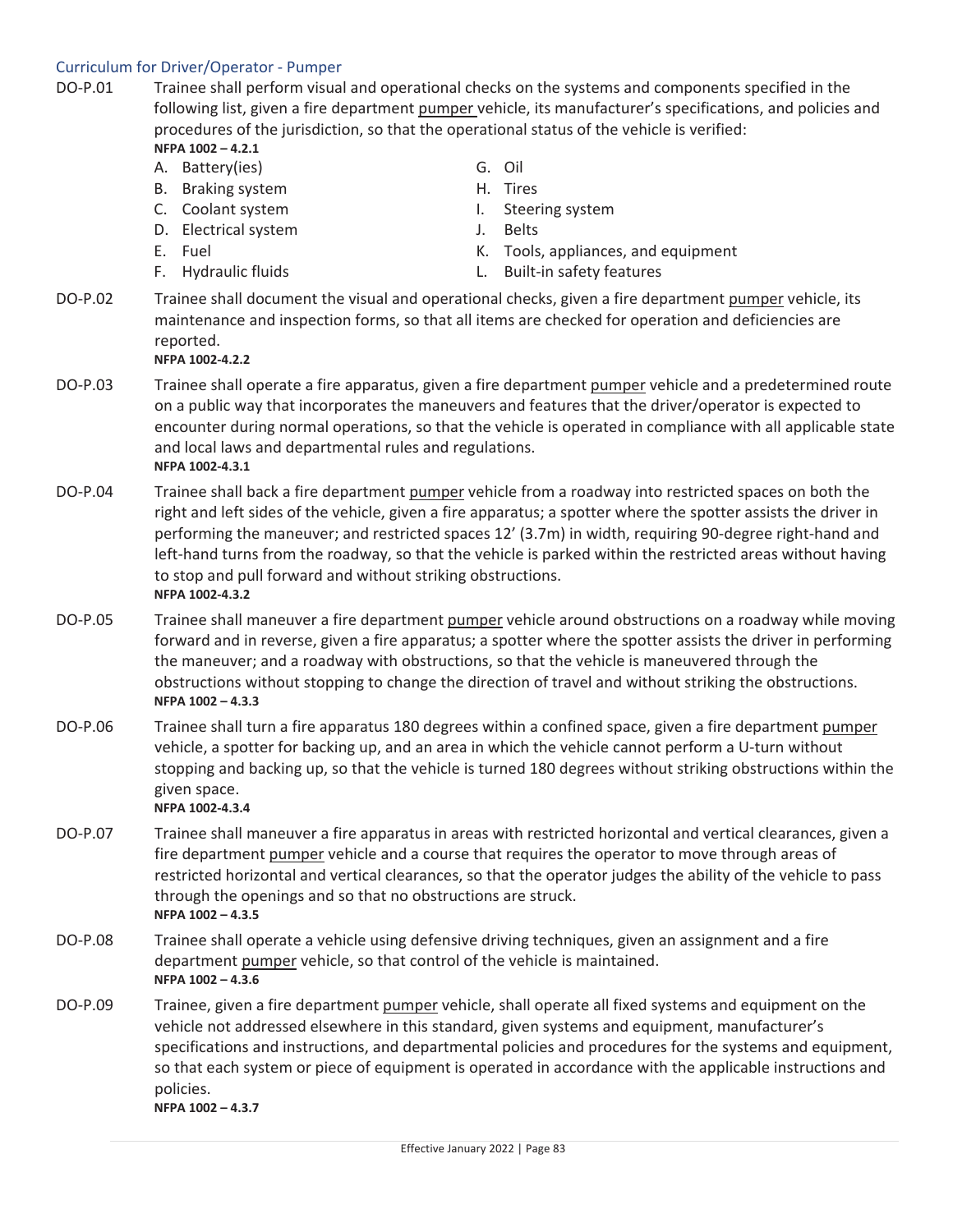DO-P.10 Trainee shall initiate the response to a reported emergency, given the report of an emergency, fire department SOPs, and communications equipment, so that all necessary information is obtained, communications equipment is operated correctly, and the information is relayed promptly and accurately to the dispatch center. **NFPA 1002 – 4.4.1** DO-P.11 Trainee shall receive a telephone call, given a fire department phone, so that procedures for answering the phone are used and the caller's information is relayed. **NFPA 1002 – 4.4.2** DO-P.12 Trainee shall transmit and receive messages via the fire department radio, given a fire department radio and operating procedures, so that the information is accurate, complete, clear, and relayed within the time established by the AHJ. **NFPA 1002 – 4.4.3** DO-P.13 Trainee shall activate emergency procedures, given an emergency situation and department SOPs, so that emergency actions can be initiated. **NFPA 1002 – 4.4.4** DO-P.14 Trainee shall perform the visual and operational checks on the systems and components specified in the following list in addition to those in 4.2.1, given a fire department pumper, its manufacturer's specifications, and policies and procedures of the jurisdiction, so that the operational status of the pumper is verified:  $NFPA 1002 - 5.1.2$ A. Water tank and other extinguishing agent levels (if applicable) B. Pumping systems C. Foam systems DO-P.15 Trainee shall respond on apparatus to an emergency scene, given safety equipment as provided by the AHJ, so that the apparatus is correctly mounted and dismounted and seat belts are used while the vehicle is in motion.  $NFPA 1002 - 5.2.1$ DO-P.16 Trainee shall establish and operate in work areas at emergency and nonemergency scenes, given safety equipment, traffic and scene control devices, emergency and nonemergency scenes, traffic and other hazards, an assignment, and SOPs, so that procedures are followed, safety equipment is utilized, protected work areas are established as directed using traffic and scene control devices, and the driver/operator performs assigned tasks only in established, protected work areas. **NFPA 1002 – 5.2.2** DO-P.17 Trainee shall connect a fire department pumper to a water supply as a member of a team, given supply or intake hose, hose tools, and a fire hydrant or static water source, so that connections are tight and water flow is unobstructed. **NFPA 1002 – 5.2.3** DO-P.18 Trainee shall produce effective hand or master streams, given the sources specified in the following list, so that the pump is engaged, all pressure control and vehicle safety devices are set, the rated flow of the nozzle is achieved and maintained, and the apparatus is monitored for potential problems: **NFPA 1002 – 5.2.4** A. Internal tank B. Pressurized source C. Static source D. Transfer from internal tank to external source DO-P.19 Trainee shall pump a supply line of 2½". (65 mm) or larger, given a relay pumping evolution the length and size of the line and the desired flow and intake pressure, so that the correct pressure and flow are provided to the next pumper in the relay. **NFPA 1002 – 5.2.5**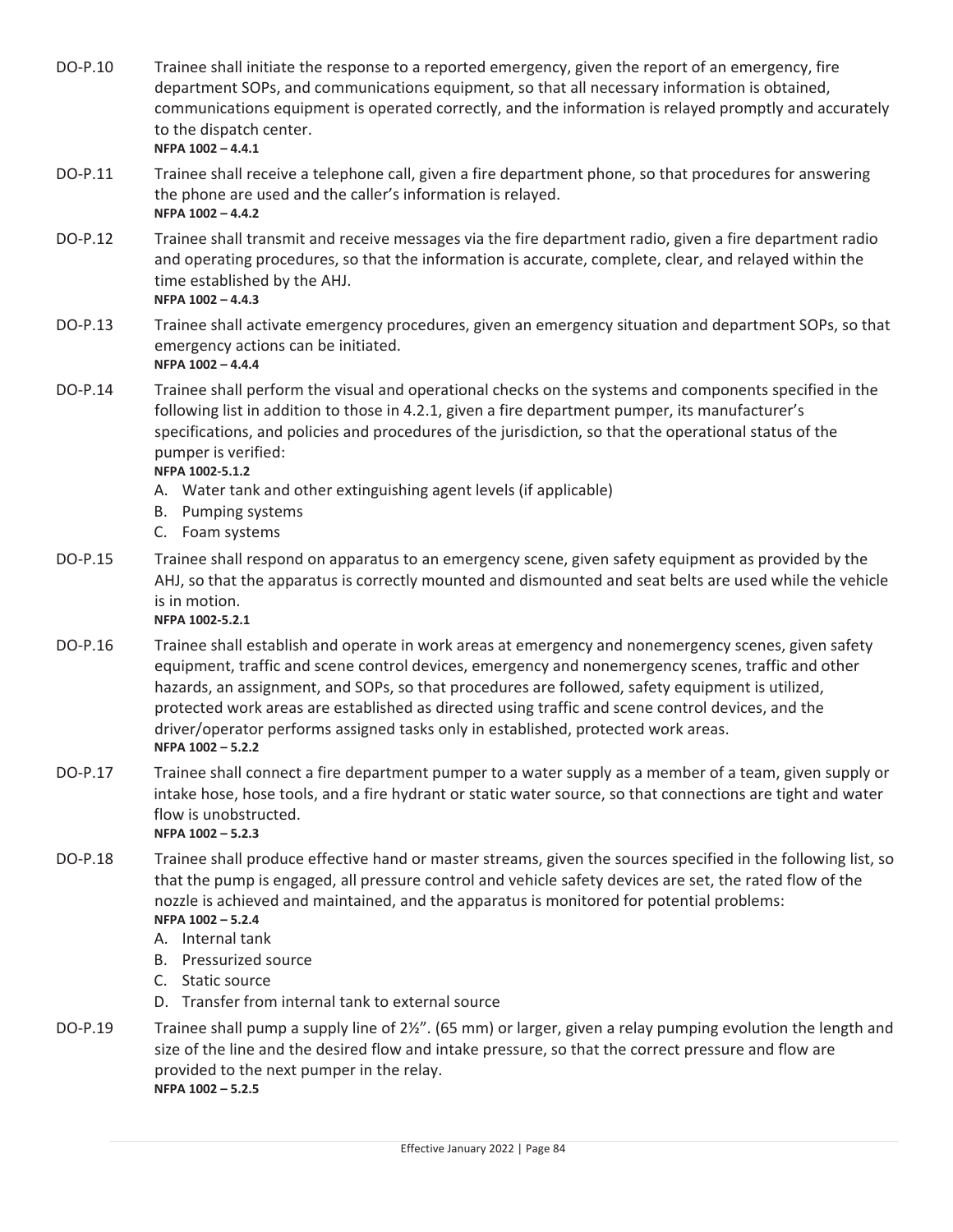- DO-P.20 Trainee shall produce a foam fire stream, given foam-producing equipment, so that proportioned foam is provided. **NFPA 1002 – 5.2.6**
- DO-P.21 Trainee shall supply water to fire sprinkler and standpipe systems, given specific system information and a fire department pumper, so that water is supplied to the system at the correct volume and pressure. **NFPA 1002 – 5.2.6**

## Curriculum for Driver/Operator - Aerial

- DO-A.01 Trainee shall perform visual and operational checks on the systems and components specified in the following list, given a fire department aerial vehicle, its manufacturer's specifications, and policies and procedures of the jurisdiction, so that the operational status of the vehicle is verified: **NFPA 1002 – 4.2.1**
	- A. Battery(ies) G. Oil
	- B. Braking system H. Tires
	-
	- D. Electrical system J. Belts
	-
- 
- C. Coolant system and the state of the I. Steering system
	-
- E. Fuel E. Fuel Contract Contract Media K. Tools, appliances, and equipment
- 
- F. Hydraulic fluids L. Built-in safety features
- DO-A.02 Trainee shall document the visual and operational checks, given a fire department aerial vehicle, its maintenance and inspection forms, so that all items are checked for operation and deficiencies are reported.  $NFPA 1002 - 4.2.2$
- DO-A.03 Trainee shall operate a fire apparatus, given a fire department aerial vehicle and a predetermined route on a public way that incorporates the maneuvers and features that the driver/operator is expected to encounter during normal operations, so that the vehicle is operated in compliance with all applicable state and local laws and departmental rules and regulations.  $NFPA 1002 - 4.3.1$
- DO-A.04 Trainee shall back a fire department aerial vehicle from a roadway into restricted spaces on both the right and left sides of the vehicle, given a fire apparatus; a spotter where the spotter assists the driver in performing the maneuver; and restricted spaces 12' (3.7m) in width, requiring 90-degree right-hand and left-hand turns from the roadway, so that the vehicle is parked within the restricted areas without having to stop and pull forward and without striking obstructions.  $NFPA 1002 - 4.3.2$
- DO-A.05 Trainee shall maneuver a fire department aerial vehicle around obstructions on a roadway while moving forward and in reverse, given a fire apparatus; a spotter where the spotter assists the driver in performing the maneuver; and a roadway with obstructions, so that the vehicle is maneuvered through the obstructions without stopping to change the direction of travel and without striking the obstructions. **NFPA 1002 – 4.3.3**
- DO-A.06 Trainee shall turn a fire apparatus 180 degrees within a confined space, given a fire department aerial vehicle, a spotter for backing up, and an area in which the vehicle cannot perform a U-turn without stopping and backing up, so that the vehicle is turned 180 degrees without striking obstructions within the given space.  $NFPA 1002 - 4.3.4$
- DO-A.07 Trainee shall maneuver a fire apparatus in areas with restricted horizontal and vertical clearances, given a fire department **aerial** vehicle and a course that requires the operator to move through areas of restricted horizontal and vertical clearances, so that the operator judges the ability of the vehicle to pass through the openings and so that no obstructions are struck. **NFPA 1002 – 4.3.5**
- DO-A.08 Trainee shall operate a vehicle using defensive driving techniques, given an assignment and a fire department aerial vehicle, so that control of the vehicle is maintained. **NFPA 1002 – 4.3.6**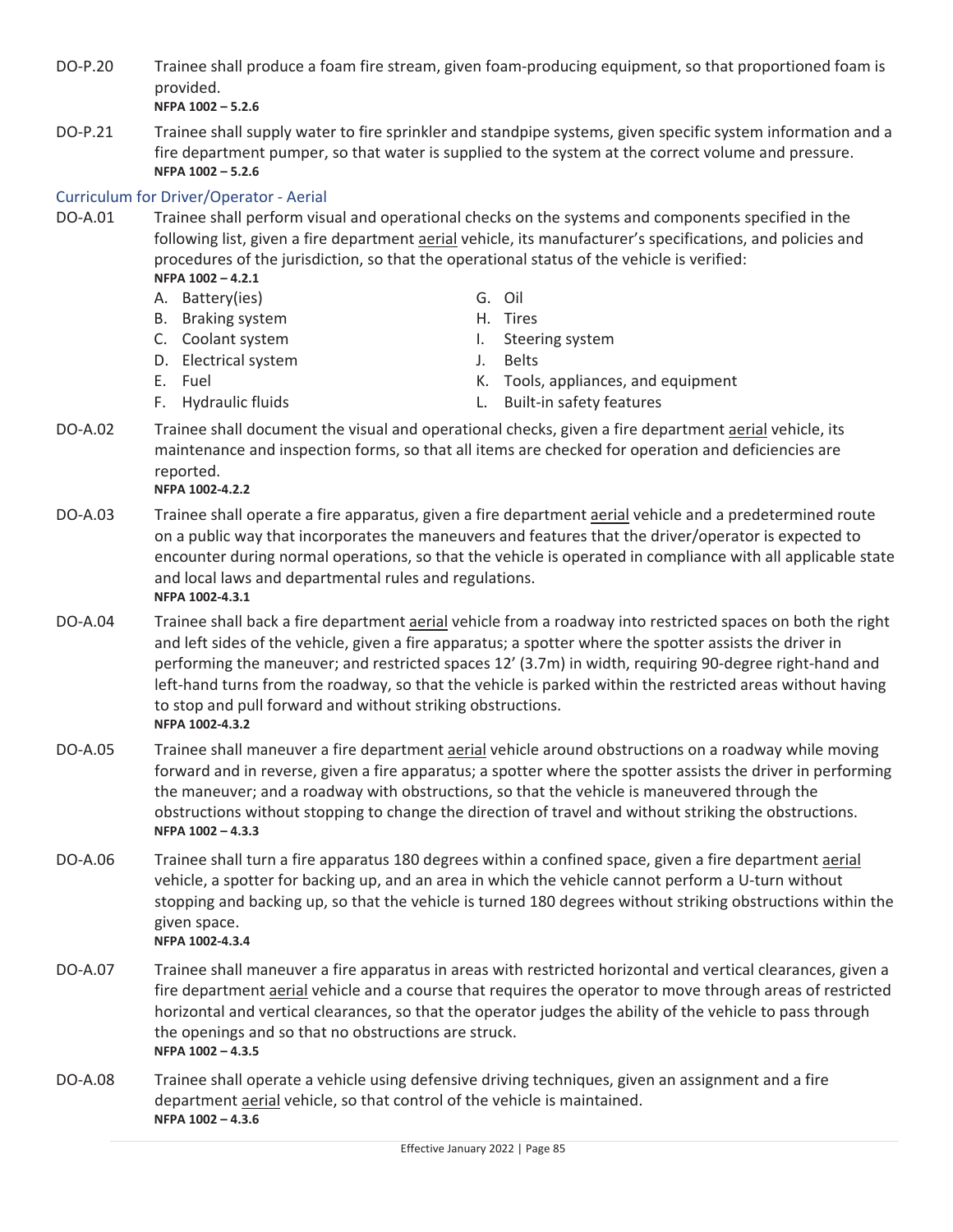- DO-A.09 Trainee, given a fire department aerial vehicle, shall operate all fixed systems and equipment on the vehicle not addressed elsewhere in this standard, given systems and equipment, manufacturer's specifications and instructions, and departmental policies and procedures for the systems and equipment, so that each system or piece of equipment is operated in accordance with the applicable instructions and policies. **NFPA 1002 – 4.3.7**
- DO-A.10 Trainee shall perform the visual and operation checks on the systems and components specified in the following list in addition to those specified in DO-A.01, given a fire department aerial apparatus, and policies and procedures of the jurisdiction, so that the operational readiness of the aerial apparatus is verified:

**NFPA 1002 – 6.1.1**

- 
- B. Aerial device hydraulic systems G. Breathing air systems
- 
- E. Stabilizing systems
- A. Cable systems (if applicable) F. Aerial device safety systems
	-
- C. Slides and rollers external to the H. Communication systems
- DO-A.11 Trainee shall maneuver and position an aerial apparatus, given an aerial apparatus, an incident location, a situation description, and an assignment, so that the apparatus is positioned for correct aerial device deployment.

**NFPA 1002 – 6.2.1**

- DO-A.12 Trainee shall stabilize aerial apparatus, given a positioned vehicle and the manufacturer's recommendations, so that power can be transferred to the aerial device hydraulic system and the device can be deployed. **NFPA 1002 – 6.2.2**
- DO-A.13 Trainee shall maneuver and position the aerial device from each control station, given an incident location, a situation description, and an assignment, so that the aerial device is positioned to accomplish the assignment. **NFPA 1002 – 6.2.3**
- DO-A.14 Trainee shall lower an aerial device using the emergency operating system, given an aerial device, so that the aerial device is lowered to its bedded position. **NFPA 1002 – 6.2.4**
- DO-A.15 Trainee shall deploy and operate an elevated master stream, given an aerial device, a master stream device, and a desired flow, so that the stream is effective. **NFPA 1002 – 6.2.5**

## Curriculum for Driver/Operator - Wildland

DO-W.01 Trainee shall perform visual and operational checks on the systems and components specified in the following list, given a fire department wildland vehicle, its manufacturer's specifications, and policies and procedures of the jurisdiction, so that the operational status of the vehicle is verified: **NFPA 1002 – 4.2.1**

- A. Battery(ies) G. Oil
- B. Braking system H. Tires
- C. Coolant system and the U. Steering system
- D. Electrical system J. Belts
- 
- 
- 
- 
- 
- E. Fuel E. Tools, appliances, and equipment
- F. Hydraulic fluids L. Built-in safety features
- DO-W.02 Trainee shall document the visual and operational checks, given a fire department wildland vehicle, its maintenance and inspection forms, so that all items are checked for operation and deficiencies are reported.  $NFPA 1002 - 4.2.2$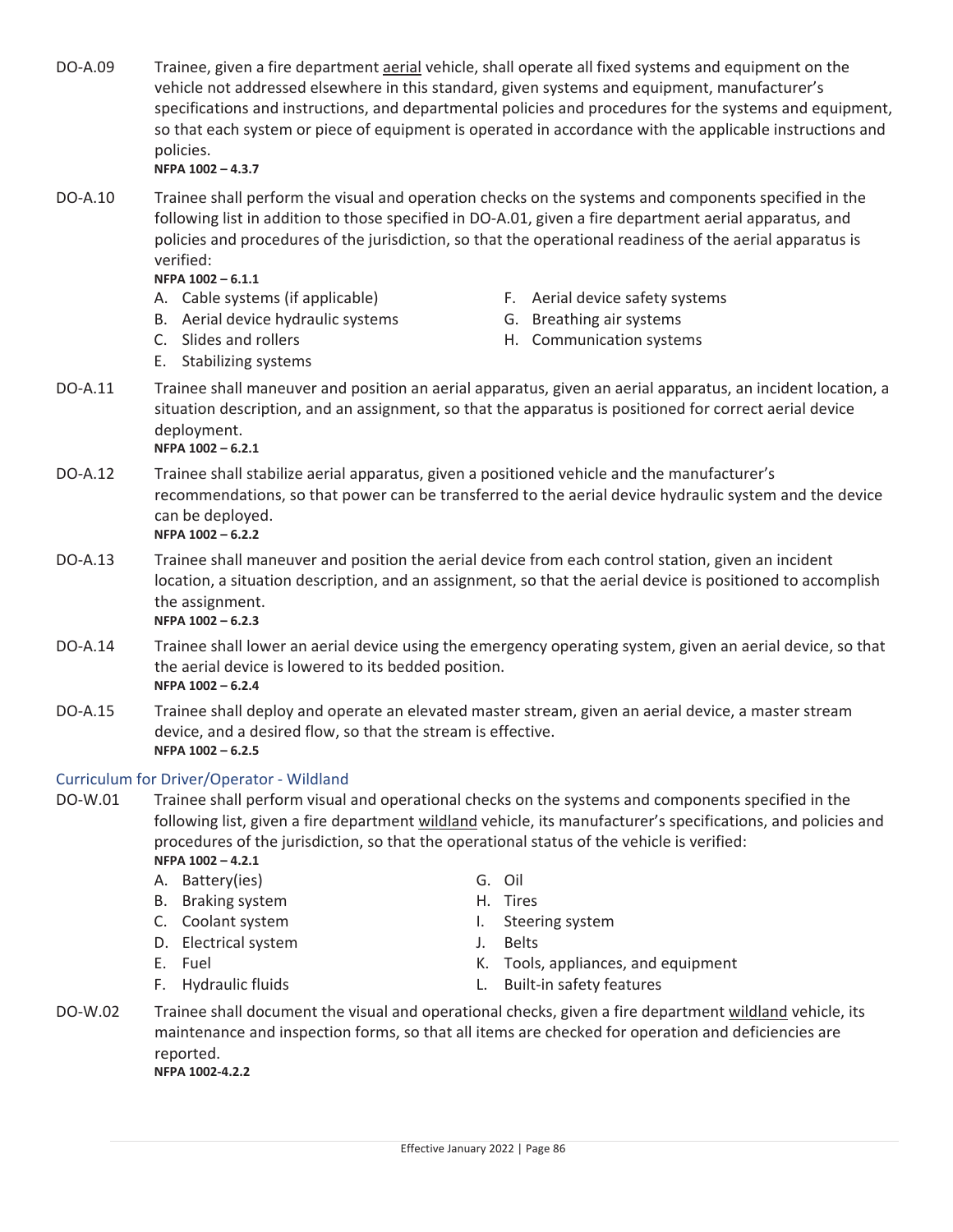- DO-W.03 Trainee shall operate a fire apparatus, given a fire department wildland vehicle and a predetermined route on a public way that incorporates the maneuvers and features that the driver/operator is expected to encounter during normal operations, so that the vehicle is operated in compliance with all applicable state and local laws and departmental rules and regulations.  $NFPA 1002 - 4.3.1$
- DO-W.04 Trainee shall back a fire department wildland vehicle from a roadway into restricted spaces on both the right and left sides of the vehicle, given a fire apparatus; a spotter where the spotter assists the driver in performing the maneuver; and restricted spaces 12' (3.7m) in width, requiring 90-degree right-hand and left-hand turns from the roadway, so that the vehicle is parked within the restricted areas without having to stop and pull forward and without striking obstructions.  $NFPA 1002 - 4.3.2$
- DO-W.05 Trainee shall maneuver a fire department wildland vehicle around obstructions on a roadway while moving forward and in reverse, given a fire apparatus; a spotter where the spotter assists the driver in performing the maneuver; and a roadway with obstructions, so that the vehicle is maneuvered through the obstructions without stopping to change the direction of travel and without striking the obstructions. **NFPA 1002 – 4.3.3**
- DO-W.06 Trainee shall turn a fire apparatus 180 degrees within a confined space, given a fire department wildland vehicle, a spotter for backing up, and an area in which the vehicle cannot perform a U-turn without stopping and backing up, so that the vehicle is turned 180 degrees without striking obstructions within the given space.  $NFPA 1002 - 4.3.4$
- DO-W.07 Trainee shall maneuver a fire apparatus in areas with restricted horizontal and vertical clearances, given a fire department wildland vehicle and a course that requires the operator to move through areas of restricted horizontal and vertical clearances, so that the operator judges the ability of the vehicle to pass through the openings and so that no obstructions are struck. **NFPA 1002 – 4.3.5**
- DO-W.08 Trainee shall operate a vehicle using defensive driving techniques, given an assignment and a fire department wildland vehicle, so that control of the vehicle is maintained. **NFPA 1002 – 4.3.6**
- DO-W.09 Trainee, given a fire department wildland vehicle, shall operate all fixed systems and equipment on the vehicle not addressed elsewhere in this standard, given systems and equipment, manufacturer's specifications and instructions, and departmental policies and procedures for the systems and equipment, so that each system or piece of equipment is operated in accordance with the applicable instructions and policies.
	- **NFPA 1002 – 4.3.7**
- DO-W.10 Perform the visual and operational checks on the systems and components specified in the following list, in addition to those in DO-W.01, given a wildland fire apparatus, its manufacturer's specifications, and policies and procedures of the jurisdiction, so that the operational status is verified:  $NFPA 1002 - 8.1.1$ 
	- A. Water tank and other extinguishing agent levels (if applicable)
	- B. Pumping systems
	- C. Foam systems
- DO-W.11 Trainee shall maneuver a wildland fire apparatus off of a public roadway, around obstructions on a roadway while moving forward and in reverse, given a fire apparatus; a spotter where the spotter assists the driver in performing the maneuver; and a roadway with obstructions, so that the vehicle is maneuvered through the obstructions without stopping to change the direction of travel and without striking the obstructions. **NFPA 1002 – 8.1.2**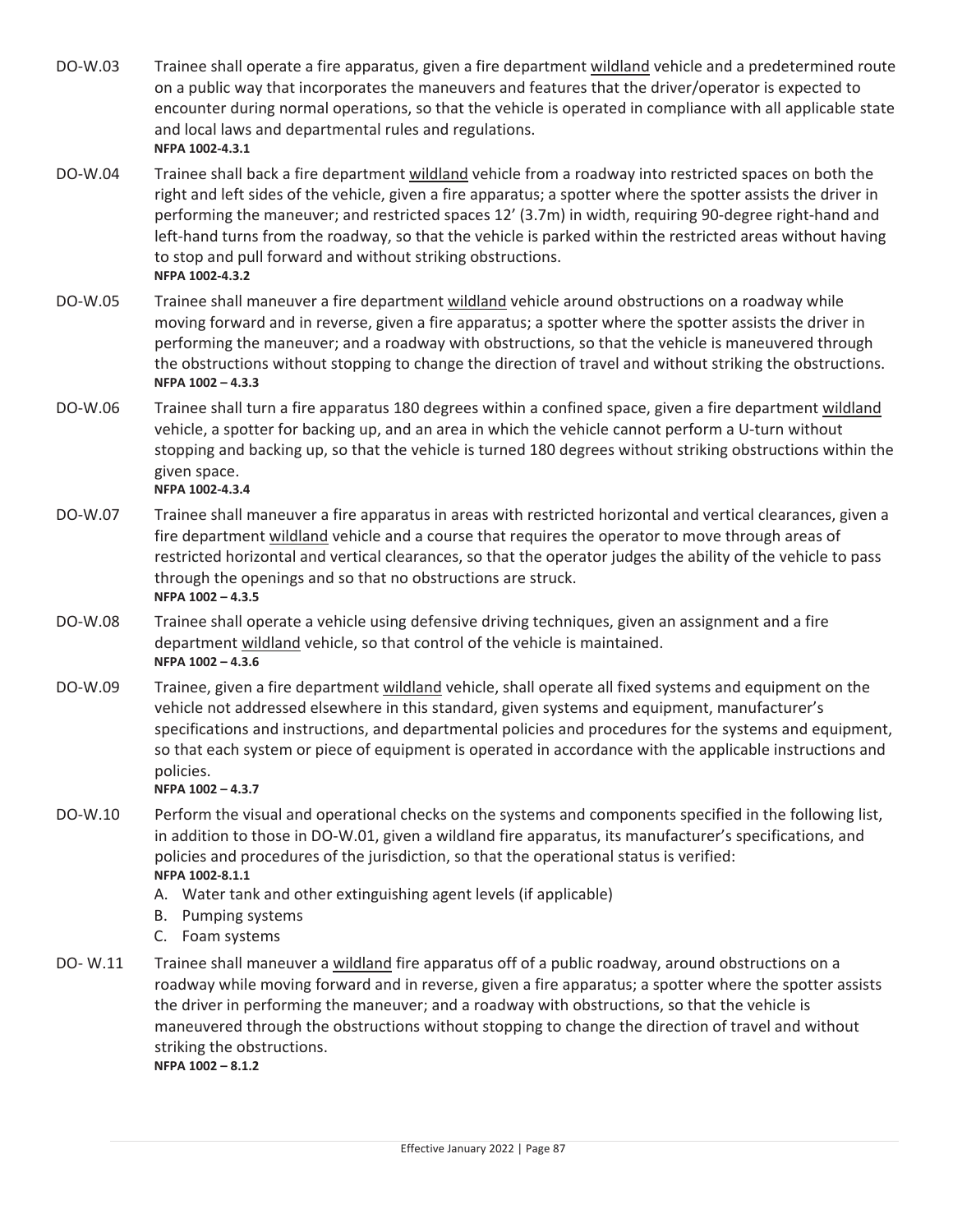Effective January 2022 | Page 88

DO-W.12 Trainee shall produce a foam fire stream, given the sources specified in the following list, so that the pump is engaged, all pressure-control and vehicle safety devices are set, the rated flow of the nozzle is achieved, and the apparatus is monitored for potential problems:

- 1. Water tank
- 2. \* Pressurized source

3. Static source

**NFPA 1002 – 8.2.1**

- DO-W.13 Trainee, given a relay pumping evolution the length and size of the line and the desired flow and intake pressure, so that the correct pressure and flow are provided to the next pumper in the relay. **NFPA 1002 – 8.2.2**
- DO-W.14 Trainee shall produce a foam fire stream, given foam-producing equipment, so that proportioned foam is provided. **NFPA 1002 – 8.2.3**

Curriculum for Driver/Operator - Mobile Water Supply Apparatus DO-T.01 Trainee shall perform visual and operational checks on the systems and components specified in the following list, given a fire department mobile water supply vehicle, its manufacturer's specifications, and policies and procedures of the jurisdiction, so that the operational status of the vehicle is verified: **NFPA 1002 – 4.2.1**

- A. Battery(ies) G. Oil B. Braking system H. Tires
- 
- D. Electrical system J. Belts
- 
- 
- 
- 
- C. Coolant system and the state of the I. Steering system
	-
- E. Fuel **E.** Fuel **E.** Fuel **K.** Tools, appliances, and equipment
- F. Hydraulic fluids L. Built-in safety features
- DO-T.02 Trainee shall document the visual and operational checks, given a fire department mobile water supply vehicle, its maintenance and inspection forms, so that all items are checked for operation and deficiencies are reported.  $NFPA 1002 - 4.2.2$
- DO-T.03 Trainee shall operate a fire apparatus, given a fire department mobile water supply vehicle and a predetermined route on a public way that incorporates the maneuvers and features that the driver/operator is expected to encounter during normal operations, so that the vehicle is operated in compliance with all applicable state and local laws and departmental rules and regulations.  $NFPA 1002 - 4.3.1$ 
	- DO-T.04 Trainee shall back a fire department mobile water supply vehicle from a roadway into restricted spaces on both the right and left sides of the vehicle, given a fire apparatus; a spotter where the spotter assists the driver in performing the maneuver; and restricted spaces 12' (3.7m) in width, requiring 90-degree righthand and left-hand turns from the roadway, so that the vehicle is parked within the restricted areas without having to stop and pull forward and without striking obstructions.  $NFPA 1002 - 4.3.2$
	- DO-T.05 Trainee shall maneuver a fire department mobile water supply vehicle around obstructions on a roadway while moving forward and in reverse, given a fire apparatus; a spotter where the spotter assists the driver in performing the maneuver; and a roadway with obstructions, so that the vehicle is maneuvered through the obstructions without stopping to change the direction of travel and without striking the obstructions. **NFPA 1002 – 4.3.3**
	- DO-T.06 Trainee shall turn a fire apparatus 180 degrees within a confined space, given a fire department mobile water supply vehicle, a spotter for backing up, and an area in which the vehicle cannot perform a U-turn without stopping and backing up, so that the vehicle is turned 180 degrees without striking obstructions within the given space.  $NFPA 1002 - 4.3.4$